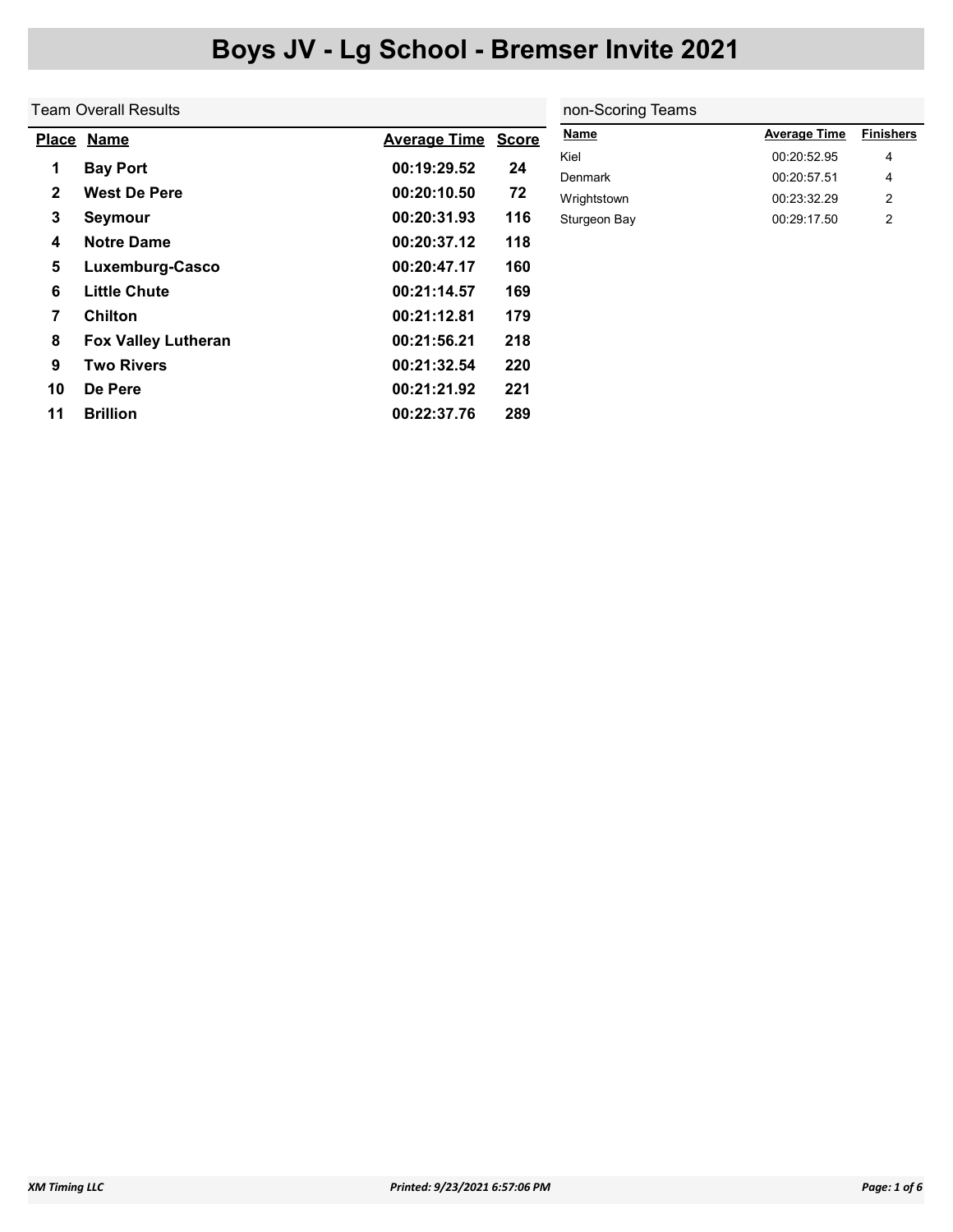Team Results

|              | Place Team Name      | <b>Average Time</b>     | # of Finishers Team Score |                           |             |                  |                |
|--------------|----------------------|-------------------------|---------------------------|---------------------------|-------------|------------------|----------------|
| 1            | <b>Bay Port</b>      |                         |                           |                           | 00:19:29.52 | 24               |                |
|              | <b>Team Position</b> | <b>Overall Position</b> | Bib#                      | Name                      |             | <b>Chip Time</b> | <b>Score</b>   |
|              | 1                    | $\mathbf 2$             | 141                       | <b>Jonathan Sze</b>       |             | 00:19:24.35      | $\mathbf{2}$   |
|              | $\mathbf{2}$         | 3                       | 123                       | <b>Brady Christnovich</b> |             | 00:19:25.49      | 3              |
|              | 3                    | 5                       | 129                       | Zach Kubicki              |             | 00:19:30.04      | 5              |
|              | 4                    | 6                       | 140                       | <b>Collin Stellmacher</b> |             | 00:19:30.59      | 6              |
|              | 5                    | 8                       | 121                       | <b>Dominick Azzolina</b>  |             | 00:19:37.11      | 8              |
|              | 6                    | 11                      | 135                       | Jacob Petoniak            |             | 00:19:48.20      | (11)           |
|              | 7                    | 16                      | 137                       | Seth Radke                |             | 00:20:18.09      | (14)           |
| $\mathbf{2}$ | <b>West De Pere</b>  |                         |                           |                           | 00:20:10.50 | 16               | 72             |
|              | <b>Team Position</b> | <b>Overall Position</b> | Bib#                      | Name                      |             | <b>Chip Time</b> | <b>Score</b>   |
|              | 1                    | 1                       | 1247                      | <b>Sam Cherney</b>        |             | 00:19:14.48      | 1              |
|              | $\mathbf{2}$         | 14                      | 1259                      | <b>Ethan Neuens</b>       |             | 00:20:06.53      | 13             |
|              | 3                    | 17                      | 1254                      | Jacob Hayes               |             | 00:20:20.22      | 15             |
|              | 4                    | 21                      | 1250                      | <b>Caydon Englebert</b>   |             | 00:20:29.19      | 17             |
|              | 5                    | 33                      | 1264                      | <b>Cooper Zerjav</b>      |             | 00:20:42.07      | 26             |
|              | 6                    | 35                      | 1262                      | Mason Weyenberg           |             | 00:20:46.98      | (27)           |
|              | $\overline{7}$       | 39                      | 1245                      | Jonah Bouchard            |             | 00:20:54.56      | (31)           |
| 3            | <b>Seymour</b>       |                         |                           |                           | 00:20:31.93 | $\overline{7}$   | 116            |
|              | <b>Team Position</b> | <b>Overall Position</b> | <u>Bib#</u>               | Name                      |             | <b>Chip Time</b> | <b>Score</b>   |
|              | 1                    | 7                       | 1130                      | <b>Tyler Reuter</b>       |             | 00:19:34.78      | $\overline{7}$ |
|              | 2                    | 18                      | 1128                      | <b>Owen Koebe</b>         |             | 00:20:21.11      | 16             |
|              | 3                    | 30                      | 1126                      | <b>Walker Kaczrowski</b>  |             | 00:20:41.62      | 23             |
|              | 4                    | 32                      | 1125                      | <b>Nathan Hilbert</b>     |             | 00:20:42.01      | 25             |
|              | 5                    | 61                      | 1132                      | <b>Garrett Trost</b>      |             | 00:21:20.15      | 45             |
|              | 6                    | 71                      | 1127                      | Zachary Kemp              |             | 00:21:47.34      | (51)           |
|              | $\overline{7}$       | 97                      | 1129                      | <b>Mason Reuter</b>       |             | 00:23:16.81      | (64)           |
| 4            | <b>Notre Dame</b>    |                         |                           |                           | 00:20:37.12 | 25               | 118            |
|              | <b>Team Position</b> | <b>Overall Position</b> | Bib#                      | <b>Name</b>               |             | <b>Chip Time</b> | <b>Score</b>   |
|              | 1                    | 13                      | 855                       | <b>Lander Guevara</b>     |             | 00:20:06.28      | 12             |
|              | 2                    | 23                      | 856                       | <b>Adam Guyette</b>       |             | 00:20:32.39      | 19             |
|              | 3                    | 31                      | 847                       | <b>Pablo Cuene</b>        |             | 00:20:41.67      | 24             |
|              | 4                    | 36                      | 852                       | <b>Lane Ertman</b>        |             | 00:20:47.31      | 28             |
|              | 5                    | 43                      | 860                       | <b>Mitchell Martin</b>    |             | 00:20:57.96      | 35             |
|              | 6                    | 47                      | 853                       | Sebastian Fogarty         |             | 00:20:59.20      | (38)           |
|              | $\overline{7}$       | 60                      | 848                       | Giacomo D-Alessandro      |             | 00:21:18.96      | (44)           |
| 5            | Luxemburg-Casco      |                         |                           |                           | 00:20:47.17 | 10               | 160            |
|              | <b>Team Position</b> | <b>Overall Position</b> | Bib#                      | <b>Name</b>               |             | <b>Chip Time</b> | <b>Score</b>   |
|              | 1                    | 10                      | 580                       | <b>Kyan Lynts</b>         |             | 00:19:39.14      | 10             |
|              | $\mathbf{2}$         | 29                      | 577                       | <b>Isaac Jerabek</b>      |             | 00:20:39.70      | 22             |
|              | 3                    | 48                      | 581                       | <b>Michael Morozov</b>    |             | 00:21:00.11      | 39             |
|              | 4                    | 56                      | 578                       | <b>Hunter Joniaux</b>     |             | 00:21:13.86      | 43             |
|              | 5                    | 62                      | 573                       | <b>Caleb Delebreau</b>    |             | 00:21:23.05      | 46             |
|              | 6                    | 79                      | 579                       | TJ Kuhn                   |             | 00:22:00.98      | (56)           |
|              | $\overline{7}$       | 106                     | 572                       | Alex DeGrave              |             | 00:23:53.70      | (68)           |
| 6            | <b>Little Chute</b>  |                         |                           |                           | 00:21:14.57 | 6                | 169            |
|              | <b>Team Position</b> | <b>Overall Position</b> | Bib#                      | Name                      |             | <b>Chip Time</b> | <b>Score</b>   |
|              | 1                    | 4                       | 529                       | <b>Devin Stanelle</b>     |             | 00:19:29.54      | 4              |
|              | $\mathbf{2}$         | 22                      | 527                       | <b>Brett Paltzer</b>      |             | 00:20:30.21      | 18             |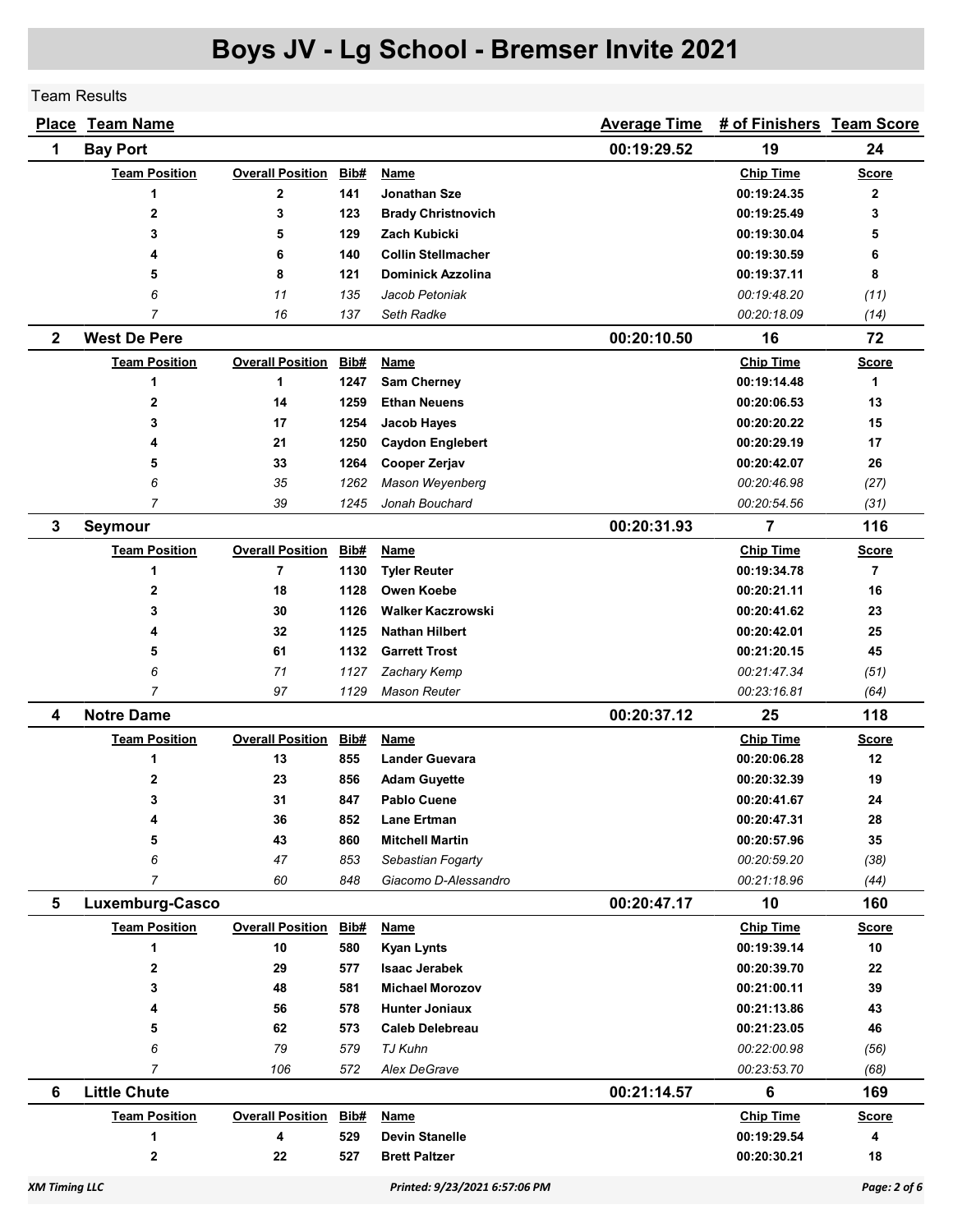|    |                            |                         |             | Boys JV - Lg School - Bremser Invite 2021 |             |                  |              |
|----|----------------------------|-------------------------|-------------|-------------------------------------------|-------------|------------------|--------------|
|    | 3                          | 41                      | 523         | <b>Jesus Hernandez</b>                    |             | 00:20:57.40      | 33           |
|    | 4                          | 63                      | 525         | <b>Isaiah Lamers</b>                      |             | 00:21:24.42      | 47           |
|    | 5                          | 104                     | 528         | <b>Jonah Pavek</b>                        |             | 00:23:51.31      | 67           |
|    | 6                          | 115                     | 524         | <b>Connor Kliner</b>                      |             | 00:24:47.08      | (72)         |
| 7  | <b>Chilton</b>             |                         |             |                                           | 00:21:12.81 | $\overline{7}$   | 179          |
|    | <b>Team Position</b>       | <b>Overall Position</b> | Bib#        | Name                                      |             | <b>Chip Time</b> | <u>Score</u> |
|    | 1                          | 28                      | 232         | <b>Noah Schumacher</b>                    |             | 00:20:38.11      | 21           |
|    | 2                          | 37                      | 228         | <b>Blake Franzen</b>                      |             | 00:20:53.02      | 29           |
|    | 3                          | 42                      | 227         | <b>Cordale Fhlug</b>                      |             | 00:20:57.44      | 34           |
|    | 4                          | 45                      | 229         | <b>Austin Grube</b>                       |             | 00:20:58.72      | 37           |
|    | 5                          | 83                      | 230         | <b>Mike Kolinski</b>                      |             | 00:22:36.77      | 58           |
|    | 6                          | 87                      | 231         | Jack Schoen                               |             | 00:22:49.47      | (60)         |
|    | $\overline{7}$             | 102                     | 233         | <b>Aiden Wittmus</b>                      |             | 00:23:35.90      | (65)         |
| 8  |                            |                         |             |                                           | 00:21:56.21 | 5                | 218          |
|    | <b>Fox Valley Lutheran</b> |                         |             |                                           |             |                  |              |
|    | <b>Team Position</b>       | <b>Overall Position</b> | Bib#        | <b>Name</b>                               |             | <b>Chip Time</b> | <b>Score</b> |
|    | 1                          | 9                       | 393         | <b>Luke Zuehls</b>                        |             | 00:19:38.65      | 9            |
|    | 2                          | 27                      | 391         | <b>Zachary Rusch</b>                      |             | 00:20:35.71      | 20           |
|    | 3                          | 81                      | 390         | <b>Noah Nolte</b>                         |             | 00:22:22.80      | 57           |
|    | 4                          | 90                      | 389         | <b>Nathanael Buschkopf</b>                |             | 00:22:53.92      | 61           |
|    | 5                          | 112                     | 392         | <b>Jack Wolf</b>                          |             | 00:24:09.96      | 71           |
| 9  | <b>Two Rivers</b>          |                         |             |                                           | 00:21:32.54 | 6                | 220          |
|    | <b>Team Position</b>       | <b>Overall Position</b> | Bib#        | Name                                      |             | <b>Chip Time</b> | <u>Score</u> |
|    | 1                          | 38                      | 1203        | Kaiden Bradl                              |             | 00:20:53.36      | 30           |
|    | 2                          | 44                      | 1205        | Joaquin Guynes                            |             | 00:20:58.63      | 36           |
|    | 3                          | 51                      | 1204        | <b>Cameron Essert</b>                     |             | 00:21:04.73      | 40           |
|    | 4                          | 78                      | 1202        | Dean Anderson                             |             | 00:21:59.12      | 55           |
|    | 5                          | 86                      | 1206        | <b>Gavin Kummer</b>                       |             | 00:22:46.89      | 59           |
|    | 6                          | 103                     | 1207        | <b>Ben Selby</b>                          |             | 00:23:37.79      | (66)         |
| 10 | De Pere                    |                         |             |                                           | 00:21:21.92 | 14               | 221          |
|    | <b>Team Position</b>       | <b>Overall Position</b> | Bib#        | Name                                      |             | <b>Chip Time</b> | <u>Score</u> |
|    | 1                          | 40                      | 301         | <b>Griffin Dekker</b>                     |             | 00:20:55.05      | 32           |
|    | 2                          | 53                      | 296         | <b>Finnegan Blake</b>                     |             | 00:21:10.21      | 42           |
|    | 3                          | 64                      | 306         | <b>Peter Hurst</b>                        |             | 00:21:29.40      | 48           |
|    | 4                          | 65                      | 312         | <b>Kaleb Walter</b>                       |             | 00:21:30.70      | 49           |
|    | 5                          | 70                      | 299         | A.B. Campbell                             |             | 00:21:44.22      | 50           |
|    | 6                          | 72                      | 308         | Cal Matzke                                |             | 00:21:51.20      | (52)         |
|    | $\overline{7}$             | 73                      | 305         | Collin Hansen                             |             | 00:21:53.91      | (53)         |
| 11 | <b>Brillion</b>            |                         |             |                                           | 00:22:37.76 | $\overline{7}$   | 289          |
|    | <b>Team Position</b>       | <b>Overall Position</b> | <b>Bib#</b> | <b>Name</b>                               |             | <b>Chip Time</b> | <b>Score</b> |
|    | 1                          | 52                      | 169         | <b>Maxwell Paulson</b>                    |             | 00:21:08.78      | 41           |
|    | 2                          | 76                      | 168         | <b>Wyatt Keltesch</b>                     |             | 00:21:57.42      | 54           |
|    | 3                          | 94                      | 170         | <b>Daniel Phipps</b>                      |             | 00:23:01.06      | 62           |
|    | 4                          | 95                      | 173         | William VanderZanden                      |             | 00:23:03.80      | 63           |
|    | 5                          | 107                     | 166         | Jacob Hackbarth                           |             | 00:23:57.72      | 69           |
|    | 6                          | 111                     | 171         | <b>Austin Thiel</b>                       |             | 00:24:03.76      | (70)         |
|    | 7                          | 128                     | 165         | Erik Glaeser                              |             | 00:27:28.34      | (73)         |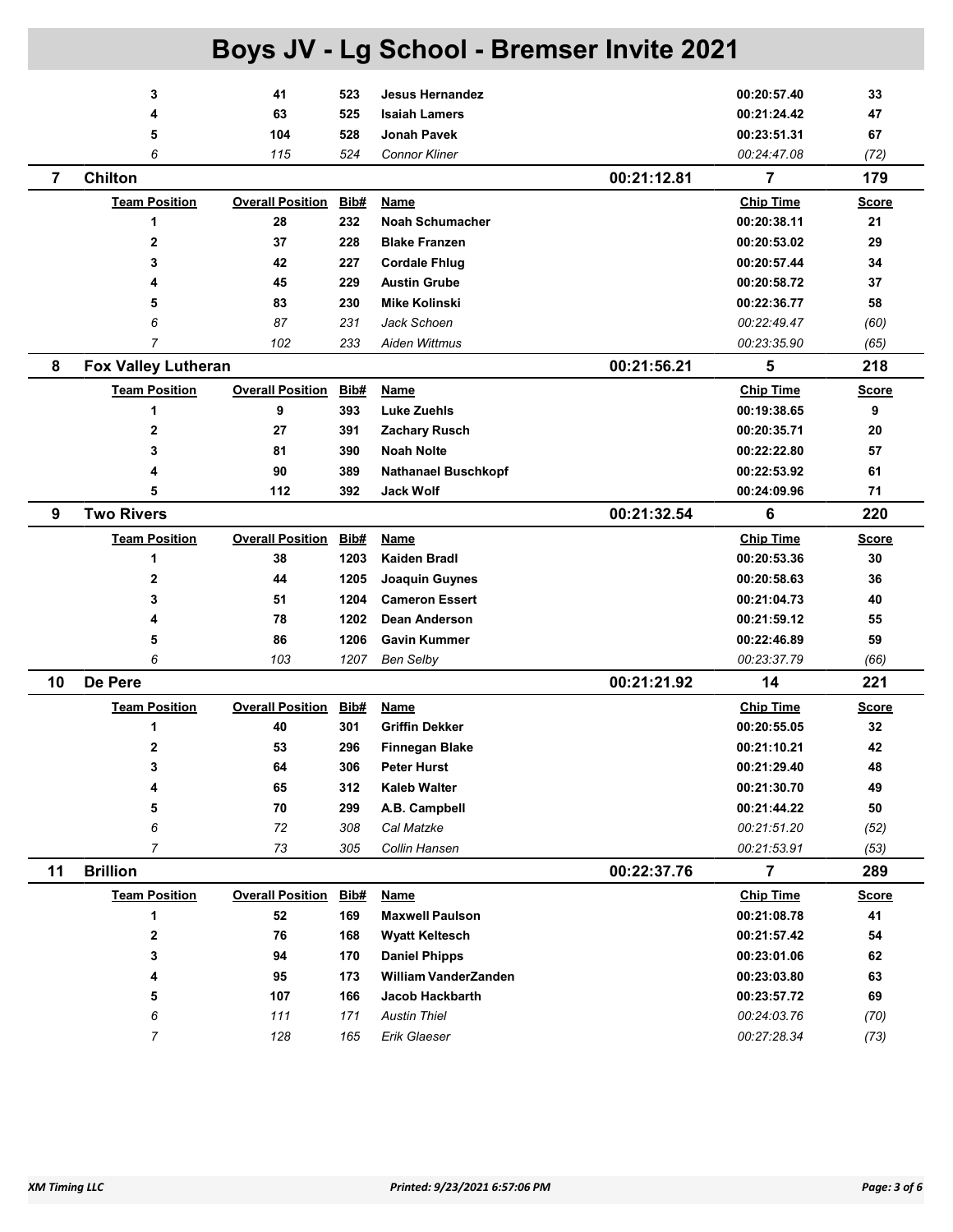#### Individual Overall Results

| <b>Overall</b> |                |      | Score Bib# Name           | <b>Class</b> | <b>Chip Time</b> | <u>Team</u>                |
|----------------|----------------|------|---------------------------|--------------|------------------|----------------------------|
| 1              | 1              | 1247 | <b>Sam Cherney</b>        | <b>SR</b>    | 00:19:14.48      | <b>West De Pere</b>        |
| 2              | $\mathbf{2}$   | 141  | Jonathan Sze              | <b>SR</b>    | 00:19:24.35      | <b>Bay Port</b>            |
| 3              | 3              | 123  | <b>Brady Christnovich</b> | <b>SO</b>    | 00:19:25.49      | <b>Bay Port</b>            |
| 4              | 4              | 529  | <b>Devin Stanelle</b>     | <b>SR</b>    | 00:19:29.54      | <b>Little Chute</b>        |
| 5              | 5              | 129  | Zach Kubicki              | <b>SR</b>    | 00:19:30.04      | <b>Bay Port</b>            |
| 6              | 6              | 140  | <b>Collin Stellmacher</b> | <b>SR</b>    | 00:19:30.59      | <b>Bay Port</b>            |
| 7              | $\overline{7}$ | 1130 | <b>Tyler Reuter</b>       | <b>JR</b>    | 00:19:34.78      | Seymour                    |
| 8              | 8              | 121  | <b>Dominick Azzolina</b>  | SO           | 00:19:37.11      | <b>Bay Port</b>            |
| 9              | 9              | 393  | <b>Luke Zuehls</b>        | <b>SR</b>    | 00:19:38.65      | <b>Fox Valley Lutheran</b> |
| 10             | 10             | 580  | <b>Kyan Lynts</b>         | <b>FR</b>    | 00:19:39.14      | Luxemburg-Casco            |
| 11             | (11)           | 135  | Jacob Petoniak            | JR           | 00:19:48.20      | <b>Bay Port</b>            |
| 12             | 0              | 486  | <b>August Curry</b>       | SO           | 00:20:02.74      | Kiel                       |
| 13             | 12             | 855  | <b>Lander Guevara</b>     | <b>FR</b>    | 00:20:06.28      | <b>Notre Dame</b>          |
| 14             | 13             | 1259 | <b>Ethan Neuens</b>       | <b>SR</b>    | 00:20:06.53      | West De Pere               |
| 15             | 0              | 487  | <b>Isaac Herr</b>         | SR           | 00:20:10.12      | Kiel                       |
| 16             | (14)           | 137  | Seth Radke                | JR           | 00:20:18.09      | <b>Bay Port</b>            |
| 17             | 15             | 1254 | Jacob Hayes               | <b>SR</b>    | 00:20:20.22      | <b>West De Pere</b>        |
| 18             | 16             | 1128 | <b>Owen Koebe</b>         | <b>JR</b>    | 00:20:21.11      | Seymour                    |
| 19             | 0              | 125  | Ethan Ely                 | SO           | 00:20:22.39      | <b>Bay Port</b>            |
| 20             | 0              | 485  | Landon Brunner            | SO           | 00:20:26.57      | Kiel                       |
| 21             | 17             | 1250 | <b>Caydon Englebert</b>   | <b>SR</b>    | 00:20:29.19      | <b>West De Pere</b>        |
| 22             | 18             | 527  | <b>Brett Paltzer</b>      | <b>FR</b>    | 00:20:30.21      | <b>Little Chute</b>        |
| 23             | 19             | 856  | <b>Adam Guyette</b>       | <b>FR</b>    | 00:20:32.39      | <b>Notre Dame</b>          |
| 24             | 0              | 119  | Kane Altendorf            | SO           | 00:20:32.64      | <b>Bay Port</b>            |
| 25             | 0              | 371  | Jacob Pieschek            | JR           | 00:20:32.74      | Denmark                    |
| 26             | 0              | 142  | <b>Tyler Tuttle</b>       | <b>FR</b>    | 00:20:32.76      | <b>Bay Port</b>            |
| 27             | 20             | 391  | <b>Zachary Rusch</b>      | <b>SR</b>    | 00:20:35.71      | Fox Valley Lutheran        |
| 28             | 21             | 232  | <b>Noah Schumacher</b>    | SO           | 00:20:38.11      | <b>Chilton</b>             |
| 29             | 22             | 577  | <b>Isaac Jerabek</b>      | SO           | 00:20:39.70      | Luxemburg-Casco            |
| 30             | 23             | 1126 | <b>Walker Kaczrowski</b>  | <b>JR</b>    | 00:20:41.62      | Seymour                    |
| 31             | 24             | 847  | <b>Pablo Cuene</b>        | <b>SO</b>    | 00:20:41.67      | <b>Notre Dame</b>          |
| 32             | 25             | 1125 | <b>Nathan Hilbert</b>     | <b>FR</b>    | 00:20:42.01      | Seymour                    |
| 33             | 26             | 1264 | Cooper Zerjav             | <b>SR</b>    | 00:20:42.07      | <b>West De Pere</b>        |
| 34             | 0              | 128  | Ryan Hart                 | SR           | 00:20:44.29      | Bay Port                   |
| 35             | (27)           | 1262 | Mason Weyenberg           | FR           | 00:20:46.98      | West De Pere               |
| 36             | 28             | 852  | <b>Lane Ertman</b>        | <b>FR</b>    | 00:20:47.31      | <b>Notre Dame</b>          |
| 37             | 29             | 228  | <b>Blake Franzen</b>      | <b>JR</b>    | 00:20:53.02      | Chilton                    |
| 38             | 30             | 1203 | Kaiden Bradl              | SR           | 00:20:53.36      | <b>Two Rivers</b>          |
| 39             | (31)           | 1245 | Jonah Bouchard            | JR           | 00:20:54.56      | West De Pere               |
| 40             | 32             | 301  | <b>Griffin Dekker</b>     | <b>FR</b>    | 00:20:55.05      | De Pere                    |
| 41             | 33             | 523  | <b>Jesus Hernandez</b>    | SR           | 00:20:57.40      | <b>Little Chute</b>        |
| 42             | 34             | 227  | <b>Cordale Fhlug</b>      | SO           | 00:20:57.44      | Chilton                    |
| 43             | 35             | 860  | <b>Mitchell Martin</b>    | SO           | 00:20:57.96      | <b>Notre Dame</b>          |
| 44             | 36             | 1205 | Joaquin Guynes            | SR           | 00:20:58.63      | <b>Two Rivers</b>          |
| 45             | 37             | 229  | <b>Austin Grube</b>       | JR           | 00:20:58.72      | Chilton                    |
| 46             | 0              | 1258 | Cooper Lieuwen            | JR           | 00:20:58.79      | West De Pere               |
| 47             | (38)           | 853  | Sebastian Fogarty         | FR           | 00:20:59.20      | Notre Dame                 |
| 48             | 39             | 581  | <b>Michael Morozov</b>    | FR           | 00:21:00.11      | Luxemburg-Casco            |
| 49             | 0              | 370  | Brock Liddicoat           | SO           | 00:21:02.28      | Denmark                    |
| 50             | 0              | 369  | Fredrickson Keaton        | SO           | 00:21:03.67      | Denmark                    |
| 51             | 40             | 1204 | <b>Cameron Essert</b>     | JR           | 00:21:04.73      | <b>Two Rivers</b>          |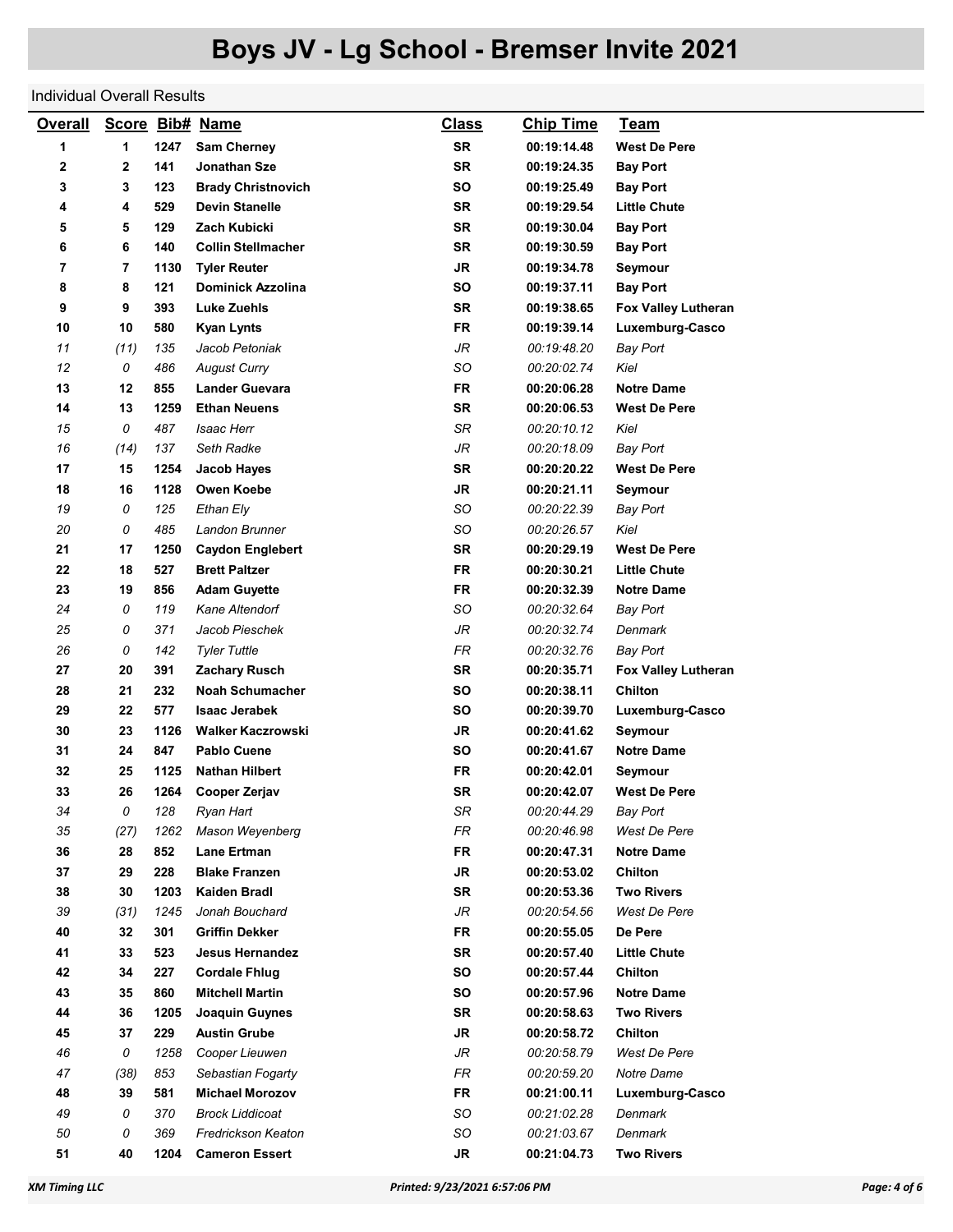| 52  | 41   | 169  | <b>Maxwell Paulson</b>     | SΟ        | 00:21:08.78 | <b>Brillion</b>            |
|-----|------|------|----------------------------|-----------|-------------|----------------------------|
| 53  | 42   | 296  | <b>Finnegan Blake</b>      | JR.       | 00:21:10.21 | De Pere                    |
| 54  | 0    | 133  | Owen Noel                  | JR        | 00:21:10.93 | <b>Bay Port</b>            |
| 55  | 0    | 368  | Scott Flanigan             | SO        | 00:21:11.35 | Denmark                    |
| 56  | 43   | 578  | <b>Hunter Joniaux</b>      | SR        | 00:21:13.86 | Luxemburg-Casco            |
| 57  | 0    | 131  | Jack Miller                | JR        | 00:21:14.54 | <b>Bay Port</b>            |
| 58  | 0    | 1252 | Connor Goodman             | SO        | 00:21:15.82 | West De Pere               |
| 59  | 0    | 1249 | <b>Brett Destache</b>      | JR        | 00:21:16.49 | West De Pere               |
| 60  | (44) | 848  | Giacomo D-Alessandro       | SO        | 00:21:18.96 | Notre Dame                 |
| 61  | 45   | 1132 | <b>Garrett Trost</b>       | <b>SR</b> | 00:21:20.15 | Seymour                    |
| 62  | 46   | 573  | <b>Caleb Delebreau</b>     | SO        | 00:21:23.05 | Luxemburg-Casco            |
| 63  | 47   | 525  | <b>Isaiah Lamers</b>       | <b>FR</b> | 00:21:24.42 | <b>Little Chute</b>        |
| 64  | 48   | 306  | <b>Peter Hurst</b>         | <b>JR</b> | 00:21:29.40 | De Pere                    |
| 65  | 49   | 312  | <b>Kaleb Walter</b>        | <b>SR</b> | 00:21:30.70 | De Pere                    |
| 66  | 0    | 139  | <b>Brady Stellmacher</b>   | FR        | 00:21:31.36 | <b>Bay Port</b>            |
| 67  | 0    | 1253 | Max Hartmann               | JR        | 00:21:35.24 | West De Pere               |
| 68  | 0    | 844  | Michal Budzanowski         | JR        | 00:21:40.90 | Notre Dame                 |
| 69  | 0    | 132  | Parker Myers               | <b>FR</b> | 00:21:41.46 | <b>Bay Port</b>            |
| 70  | 50   | 299  | A.B. Campbell              | SO        | 00:21:44.22 | De Pere                    |
| 71  | (51) | 1127 | Zachary Kemp               | SO        | 00:21:47.34 | Seymour                    |
| 72  | (52) | 308  | Cal Matzke                 | SR        | 00:21:51.20 | De Pere                    |
| 73  | (53) | 305  | Collin Hansen              | SR        | 00:21:53.91 | De Pere                    |
| 74  | 0    | 849  | Dominic D-Angelo           | <b>FR</b> | 00:21:54.22 | Notre Dame                 |
| 75  | 0    | 126  | John Golla                 | SR        | 00:21:55.87 | <b>Bay Port</b>            |
| 76  | 54   | 168  | <b>Wyatt Keltesch</b>      | <b>FR</b> | 00:21:57.42 | <b>Brillion</b>            |
| 77  | 0    | 850  | Charlie DeRuyter           | SR        | 00:21:58.98 | Notre Dame                 |
| 78  | 55   | 1202 | Dean Anderson              | SO        | 00:21:59.12 | Two Rivers                 |
| 79  | (56) | 579  | TJ Kuhn                    | JR        | 00:22:00.98 | Luxemburg-Casco            |
| 80  | 0    | 863  | Felix Neta                 | SR        | 00:22:05.44 | Notre Dame                 |
| 81  | 57   | 390  | <b>Noah Nolte</b>          | FR        | 00:22:22.80 | <b>Fox Valley Lutheran</b> |
| 82  | 0    | 861  | Nicholas Massabni          | <b>SR</b> | 00:22:24.98 | Notre Dame                 |
| 83  | 58   | 230  | <b>Mike Kolinski</b>       | JR        | 00:22:36.77 | Chilton                    |
| 84  | 0    | 854  | <b>Charlie Gerstner</b>    | FR        | 00:22:36.89 | Notre Dame                 |
| 85  | 0    | 304  | <b>Charlie Foote</b>       | JR        | 00:22:43.86 | De Pere                    |
| 86  | 59   | 1206 | <b>Gavin Kummer</b>        | FR        | 00:22:46.89 | <b>Two Rivers</b>          |
| 87  | (60) | 231  | Jack Schoen                | FR        | 00:22:49.47 | Chilton                    |
| 88  | 0    | 120  | Ethan Anderson             | SO        | 00:22:52.21 | <b>Bay Port</b>            |
| 89  | 0    | 488  | Ryan Pagel                 | SO        | 00:22:52.36 | Kiel                       |
| 90  | 61   | 389  | <b>Nathanael Buschkopf</b> | JR        | 00:22:53.92 | <b>Fox Valley Lutheran</b> |
| 91  | 0    | 851  | Alexander Elfner           | SO        | 00:22:54.38 | Notre Dame                 |
| 92  | 0    | 303  | Max Dernbach               | FR        | 00:22:56.65 | De Pere                    |
| 93  | 0    | 845  | Aidan Clancy               | SR        | 00:22:57.99 | Notre Dame                 |
| 94  | 62   | 170  | <b>Daniel Phipps</b>       | SO        | 00:23:01.06 | <b>Brillion</b>            |
| 95  | 63   | 173  | William VanderZanden       | SO        | 00:23:03.80 | <b>Brillion</b>            |
| 96  | 0    | 1289 | Seth Meulemans             | FR        | 00:23:06.02 | Wrightstown                |
| 97  | (64) | 1129 | Mason Reuter               | FR        | 00:23:16.81 | Seymour                    |
| 98  | 0    | 859  | <b>Bryce Kane</b>          | SR        | 00:23:27.83 | Notre Dame                 |
| 99  | 0    | 311  | Adam Van Helden            | JR        | 00:23:29.82 | De Pere                    |
| 100 | 0    | 302  | Ethan DePas                | FR        | 00:23:30.04 | De Pere                    |
| 101 | 0    | 300  | Sam Cumicek                | SO        | 00:23:34.84 | De Pere                    |
| 102 | (65) | 233  | Aiden Wittmus              | SO        | 00:23:35.90 | Chilton                    |
| 103 | (66) | 1207 | <b>Ben Selby</b>           | FR        | 00:23:37.79 | Two Rivers                 |
| 104 | 67   | 528  | Jonah Pavek                | SR        | 00:23:51.31 | <b>Little Chute</b>        |
| 105 | 0    | 858  | Jeremy Jarocki             | JR        | 00:23:51.60 | Notre Dame                 |